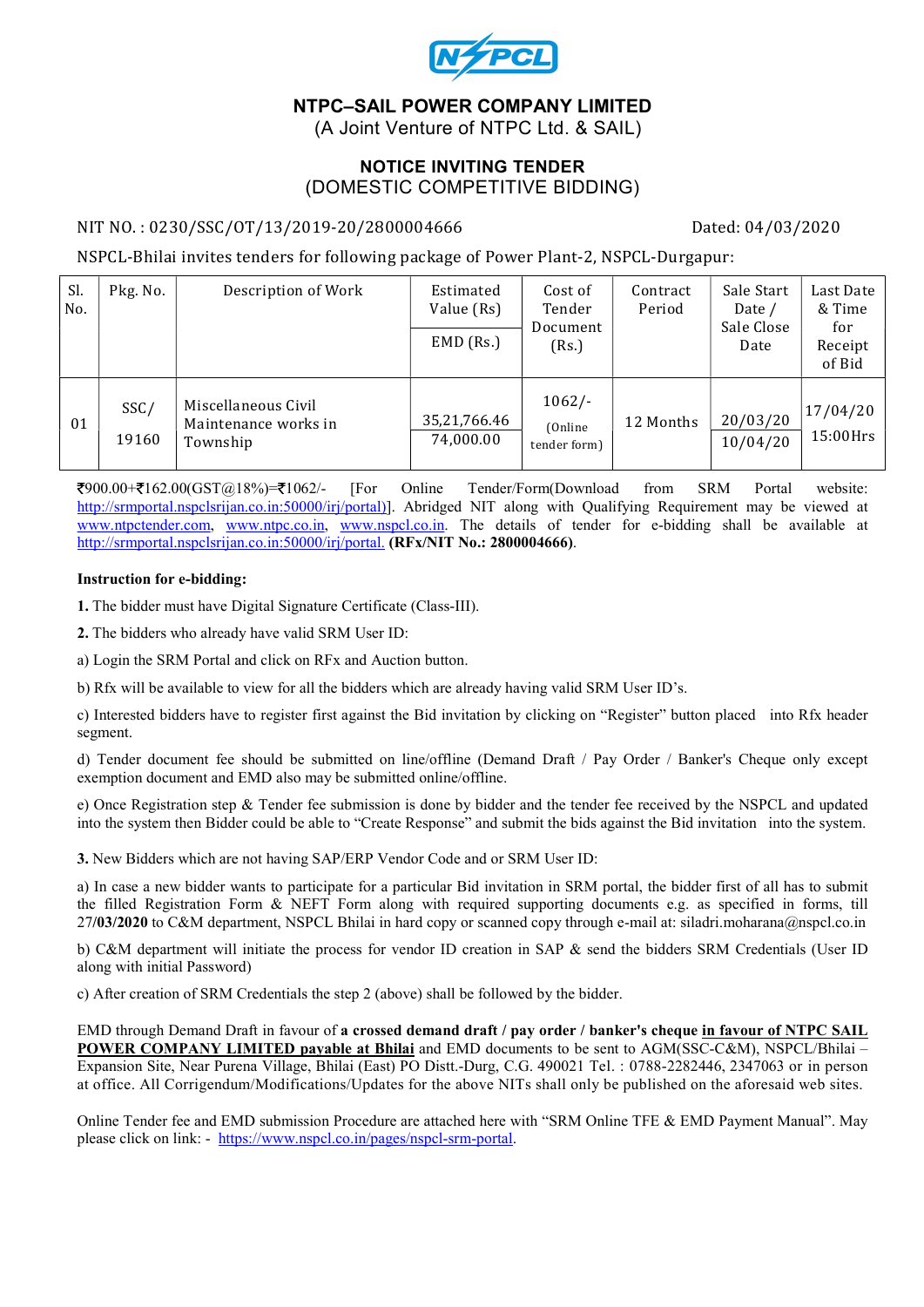# QUALIFYING REQUIREMENT

#### Name of Works: "Miscellaneous Civil Maintenance works in Township".

#### 1.0 FINANCIAL CRITERIA:

**1.1 Turnover:** The Average Annual Turnover of the Bidder, in the preceding 03 (Three) Financial Years, as on Date of Tech. Bid opening, shall not be less than Rs.43.24 Lakhs (Rupees Forty Three Lakh Twenty Four Thousand only).

#### 2.0 TECHNICAL CRITERIA:

2.1 The Bidder should have executed the Repair/Maintenance of Township building /drains /water supply systems or other miscellaneous civil jobs or similar works within preceding 7 years reckoned as on date of bid opening -

- (a) Single Work Order of value of Rs. 34.59 Lakhs OR
- (b) Two Work Orders of value of Rs. 21.62 Lakhs each OR
- (c) Three Work Orders of value of Rs. 17.30 Lakhs each

#### NOTE :-

- 1. The Word "Executed" means that the Bidder should have achieved the progress specified in the QR, even if total contract/ work order is not completed/ closed. The same shall be supported by documentary evidence issued by the owner/ employer such as Completion Certificate/ Joint protocol / Running / Final Bills etc.
- 2. Similar Work means the agency must have the experience of executing any Civil work involving concrete work (RCC?PCC), Brick work, Plaster work, Painting/Tiles etc.
- 3. For Financial selection Criteria, QR para 1.0, Bidder must submit copy of Audited balance Sheet and Profit & Loss Account for the specified period. In case, where audited results for the Last Financial year as on the Last date of Submission of Application, are not available, the Financial results certified by a practicing Chartered Accountant shall be considered acceptable. In case, Bidder is not able to submit the Certificate from the practicing Chartered Accountant certifying its financial parameters, the audited results of three consecutive financial years preceding the last financial year, shall be considered for evaluating the financial parameters.
- 4. Other Income shall not be considered for calculation of Annual Turnover.
- 5. This qualifying requirement has been made in reference with NSPCL vendor enlistment QR for miscellaneous civil works at NSPCL, Durgapur dated 21.09.2015.